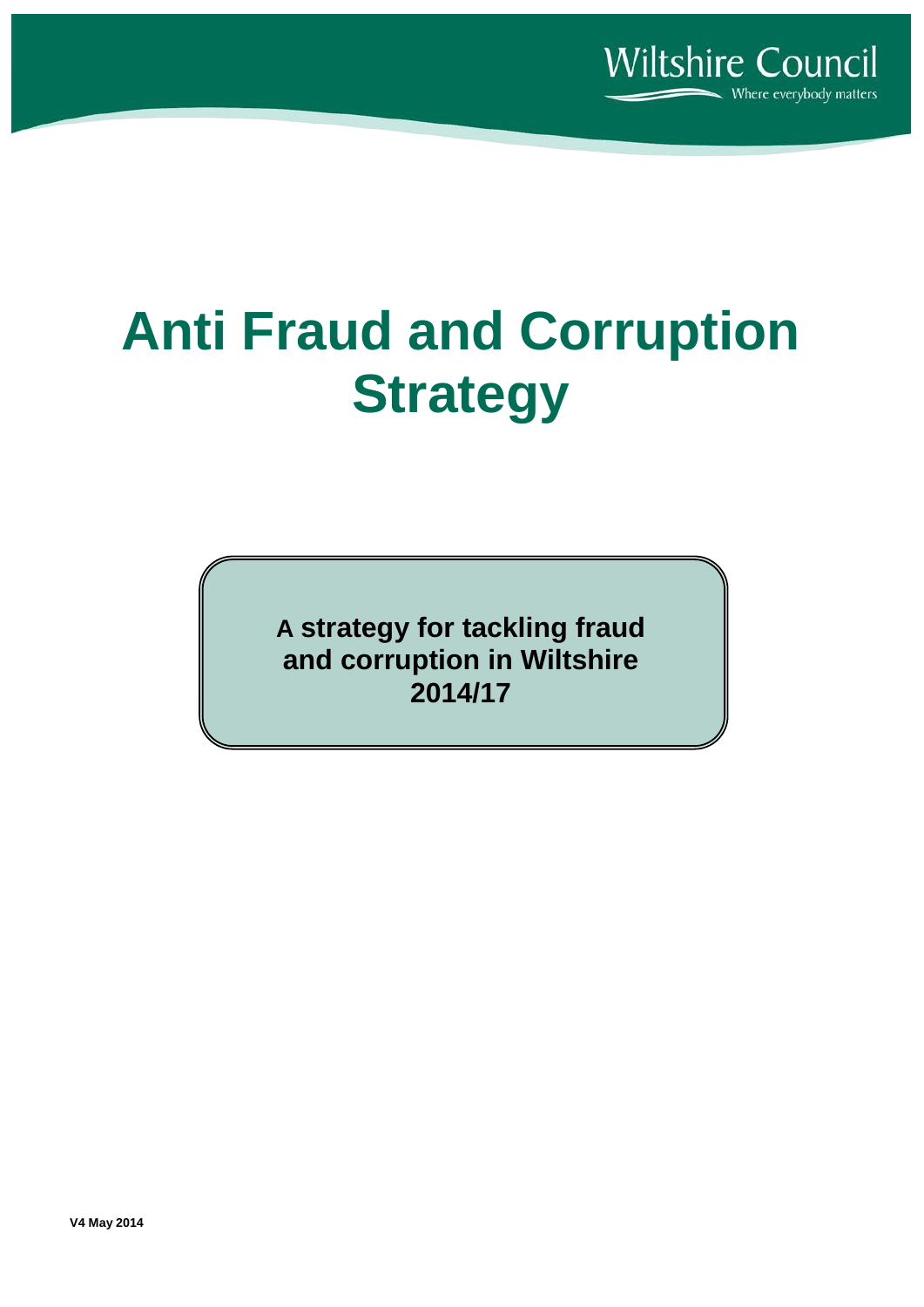# **Foreword**

The local authority landscape has changed dramatically over the last few years and will continue to do so. Welfare reforms, decentralisation of government and austerity measures mean that local authorities are being expected to do more than ever before with less resource, increased devolution of decision making to communities and individuals, as well as working in more and more innovative partnerships. Strong governance, in particular reducing fraud and corruption and ensuring council funds are properly directed to essential services, is a key aim in delivering our vision to create stronger more resilient communities.

Official statistics estimate the overall cost of fraud and corruption to the whole of local government at £2.1 billion (up from £684 million reported in 2010), with the biggest losses arising from housing tenancy fraud (£900 million), procurement fraud (£855 million), and payroll and recruitment fraud (£152 million). Fraud losses attributed to council tax, the blue badge scheme, grants and pensions are also significant.

Although official statistics offer a useful indication of the extent of the problem, compiling reliable statistics around fraud is not easy. This is because one of the key aspects of fraud is deception which makes it incredibly difficult to identify. Furthermore, survey results often only reflect the instances of fraud that have actually been discovered. Indeed it is generally recognised that the majority of fraud goes undetected or unreported. It is therefore essential that organisations develop a holistic strategic response to fraud that focuses on minimising the risks and proactively takes measures to prevent fraud occurring in the first place.

On 3<sup>rd</sup> April 2012 a new strategy was unveiled to help councils hit back against fraudsters. 'Fighting Fraud Locally' was produced as a result of an eight-month review led by the National Fraud Authority (NFA) and supported by the Local Government Association (LGA), Department for Communities and Local Government (DCLG) local government representative organisations and council chief executives. The document provides a blueprint to better equip local authorities to fight a range of frauds, including housing tenancy, council tax, grants, procurement and blue badge parking. Wiltshire Council has adopted this document alongside other key areas of good anti fraud practice from both the public and private sector including the Audit Commission's annual report on local authority fraud 'Protecting the Public Purse', in formulating this strategy.

Our ambition is to manage the risk of fraud and corruption by keeping it to an absolute minimum. We have already taken steps to manage these risks through our robust governance arrangements. These arrangements are further supported through the creation of a dedicated counter fraud team tasked with delivering this strategy.

Wiltshire Council is committed to protecting public monies and we will work hard to prevent fraud and corruption from ever happening, but where it does occur we will continually seek out the perpetrators, prosecuting and seeking recovery.

**Councillor Richard Tonge Cabinet Member, Finance, Performance and Risk**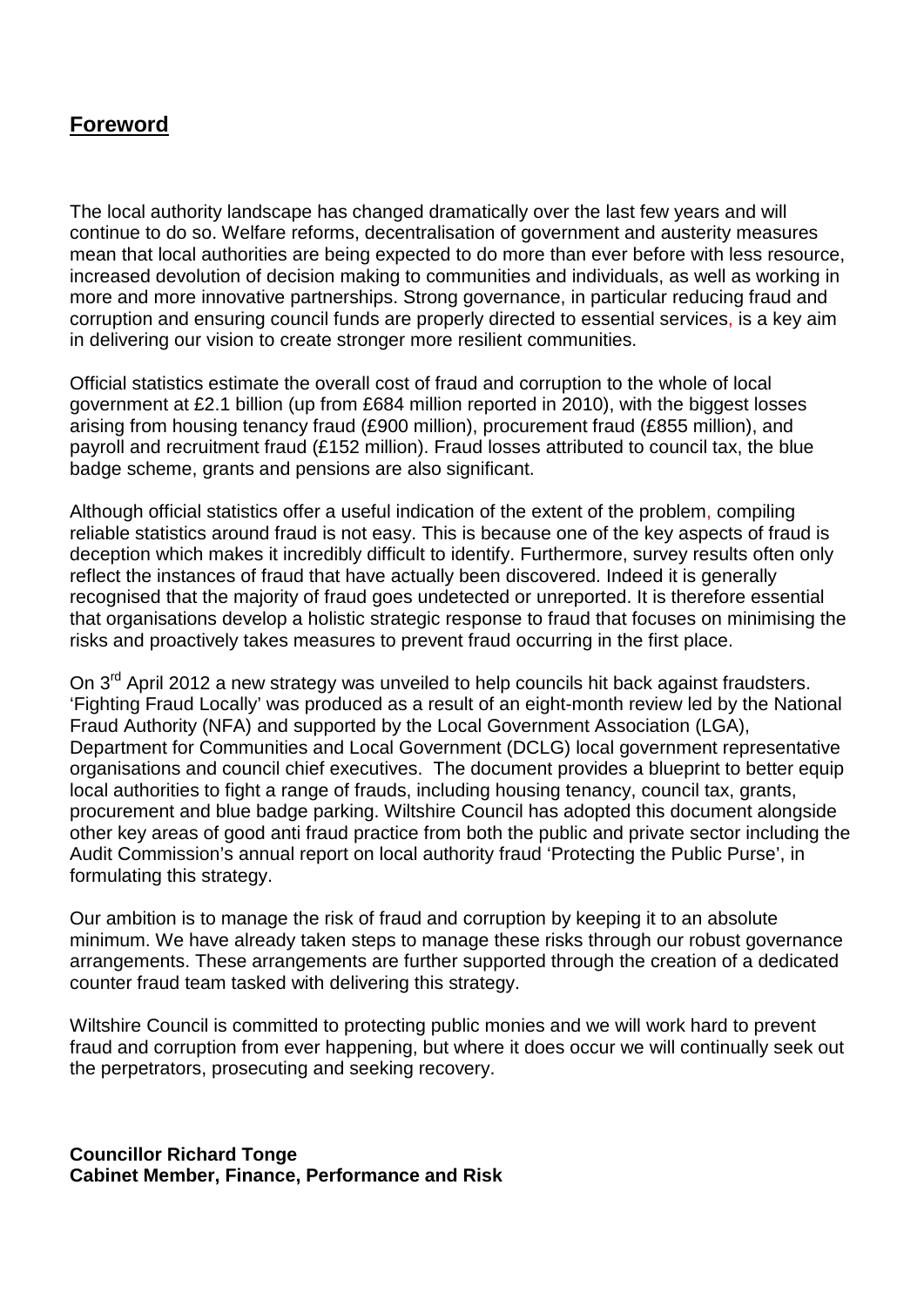# **Section**

- **1. Why is it important to us to protect Wiltshire residents and businesses money?**
- **2. How does this strategy fit with the council's overall business plan?**
- **3. What do we mean by fraud and corruption?**
- **4. How does this strategy fit with our overall council control environment and management of risk?**
- **5. What is Wiltshire's approach?**
- **6. How will we** *Acknowledge* **and** *Recognise* **fraud/the risk of fraud?**
- **7. How will we** *Prevent* **fraud and corruption?**
- **8. How will we** *Pursue* **fraud and corruption?**
- **9. How will we implement and communicate the strategy?**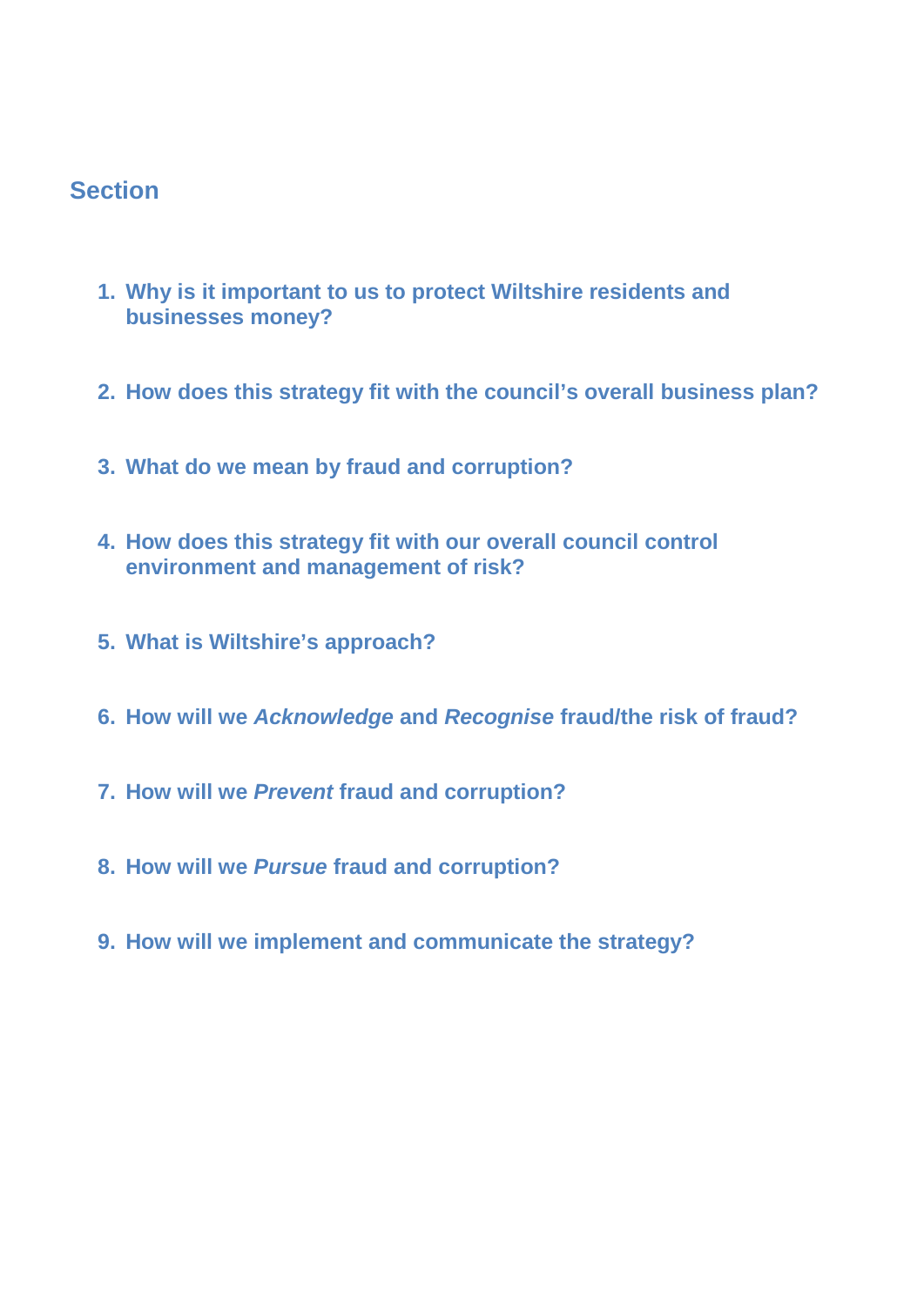# **1. Why it is important to us to protect Wiltshire residents and businesses money?**

1.1 This strategy defines the Council's approach to managing the risk of fraud and corruption ensuring best practice is embedded across all services, projects and partnerships. Any fraudulent or corrupt act committed against the council effectively constitutes theft of taxpayers' money. It is unlawful and deprives the council of resources which should be available to provide public services.

The threat from fraud and corruption is both internal and external. The council's expectation is that councillors and employees at all levels will lead by example to ensure the highest standards of probity and accountability are established and strictly adhered to, and that personal conduct is above reproach at all times.

The ongoing development of the strategy will be based upon comprehensive ongoing risk assessments in all areas of council activity, to reduce losses from fraud and corruption to an absolute minimum, through:-

- Reinforcing an organisational culture of zero tolerance to fraud and corruption
- Encouraging prevention
- Pro-actively detecting fraud and corruption
- The instigation of legal, disciplinary and recovery action against any individual found to have acted fraudulently or corruptly in their relationship and dealings with the council

This holistic approach to tackling fraud and corruption will become an integral part of existing governance arrangements, policies and procedures. Providing a raft of measures designed collectively to deter would be offenders.

As a living document it is envisaged that this strategy will continually evolve as the council gains a better understanding of the potential threat from fraud and corruption and as new and existing partnerships develop. The strategic ambitions will be further supported in practical terms by an operational delivery plan which is contained in appendix A of this document.

### **2. How does this strategy fit with the council's overall business plan?**

- 2.1 The council's business plan covering the same period as this strategy (2014-17) sets out 6 outcomes to achieve our vision to:
	- protect those who are most vulnerable
	- boost the local economy creating and safeguarding jobs
	- support and empower communities to do more for themselves

Underpinning this, the delivery of the council's vision is governed by a set of 8 principles, which include ensuring we secure value for money. These principles set out how we do business: our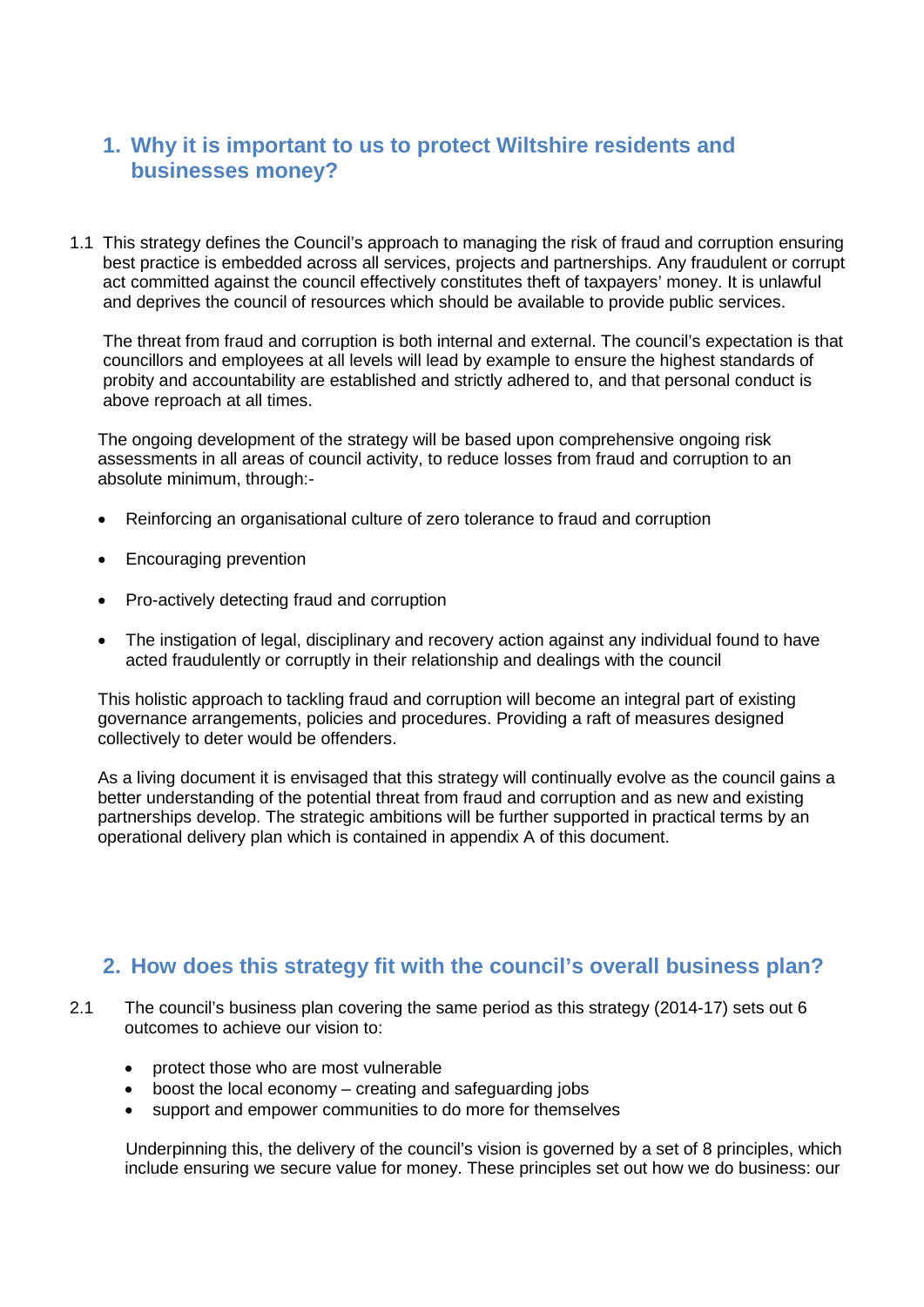way of thinking, leadership style, values and behaviours and approach to designing and running services so we can provide high quality, low cost, customer focused services, ensure local, open and honest decision –making and work with partners to support Wiltshire's communities.

The Fraud and Corruption Strategy underpins these principles in seeking to ensure sound governance. In adopting this approach and culture the strategy supports the outcomes in enabling greater engagement with the community and partners, whilst protecting the public purse.

As such this strategy is a key support for the delivery of the business plan.

# **3. What do we mean by fraud and corruption?**

#### 3.1 *Fraud*

The term 'fraud' commonly includes activities such as theft, deception, bribery, forgery, extortion, conspiracy, and money laundering. These include, but are not confined to, the specific offences in the Fraud Act 2006.For the purposes of this document fraud can be attempted or include actual acts committed against the council and/or its partners.

It is only really since the introduction of the Fraud Act 2006 that there has been a legal definition of fraud. Essentially fraud involves using deception to dishonestly make a personal gain for oneself and/or create a loss for another. Although definitions may vary, most are based around this general theme.

#### *3.2 Corruption*

Corruption is 'the offering, giving, soliciting, or acceptance of an inducement or reward, or showing any favour or disfavour which may influences any person to act improperly'. It is an offence under the Prevention of Corruption Act 1906 – and as amended by subsequent Acts and section 117 (3) of the Local Government Act 1972.

# **4. How does this fit with our overall council control environment and the management of risk?**

4.1 The council has already established a robust framework of procedures and controls which provide the major elements of its anti fraud and corruption governance arrangements. This strategy is an integral part of a series of interrelated policies, procedures and controls designed to deter any attempted fraudulent or corrupt act, see :-

<http://www.wiltshire.gov.uk/council/howthecouncilworks/plansstrategiespolicies.htm> . These policies, procedures and controls include:-

- Council Constitution including Financial Regulations
- Standards Committee
- Code of Conduct for Councillors; for Employees
- Registers of Interest
- Procurement Rules and Guidance
- Anti Money Laundering Policy and Procedures
- Whistle Blowing Policy
- HR policies and procedures for managing performance including disciplinary matters
- HR policies and procedures for managing recruitment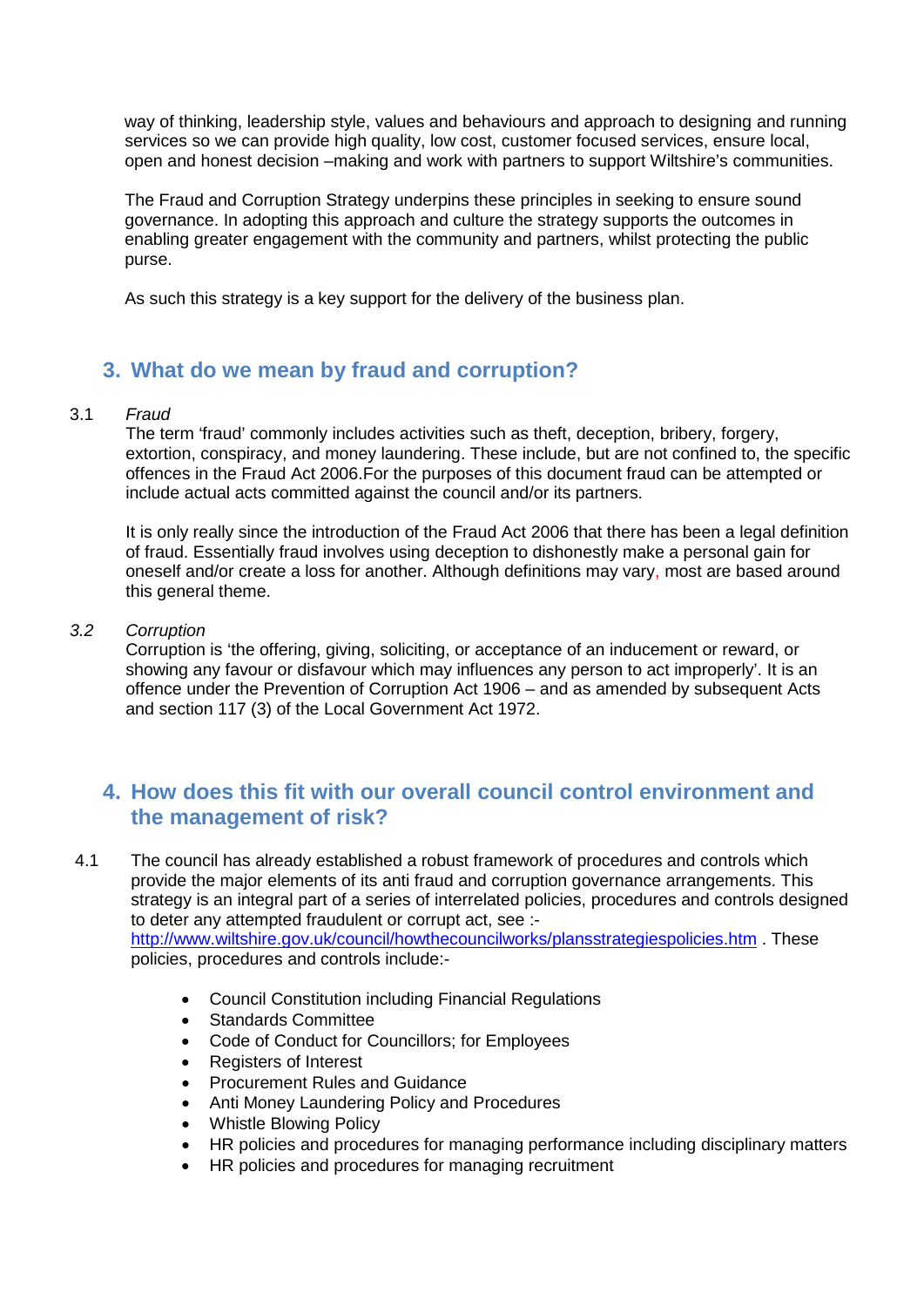- I.T. Security Policy
- Benefit Fraud Sanction Policy
- Benefit Fraud Strategy

A priority aim is to fully integrate this strategy into existing policies, procedures and controls' ensuring it becomes a key part of the council's governance and risk management framework.

# **5. Approach**

5.1 The council will fulfil its aim to reduce fraud and corruption to an absolute minimum through a strategic approach consistent with that outlined in the Local Government Fraud Strategy 'Fighting Fraud Locally'. The three key themes of this approach are Acknowledge, Prevent and Pursue:-



# **6. How will we** *Acknowledge* **and** *Recognise* **fraud and corruption/the risk of fraud and corruption?**

#### 6.1 **Accessing and understanding the fraud risks -**

The ongoing development of this strategy will be informed through gaining a clear understanding of the threat, emerging risks, trends and the savings that can be achieved by investing in countering fraud and corruption. This will focus on greater use of technology and interrogation of data to assess vulnerability and proactively target higher risk areas. We will also be focusing on raising staffs awareness of the risks of fraud and corruption and what they can do to prevent or identify it.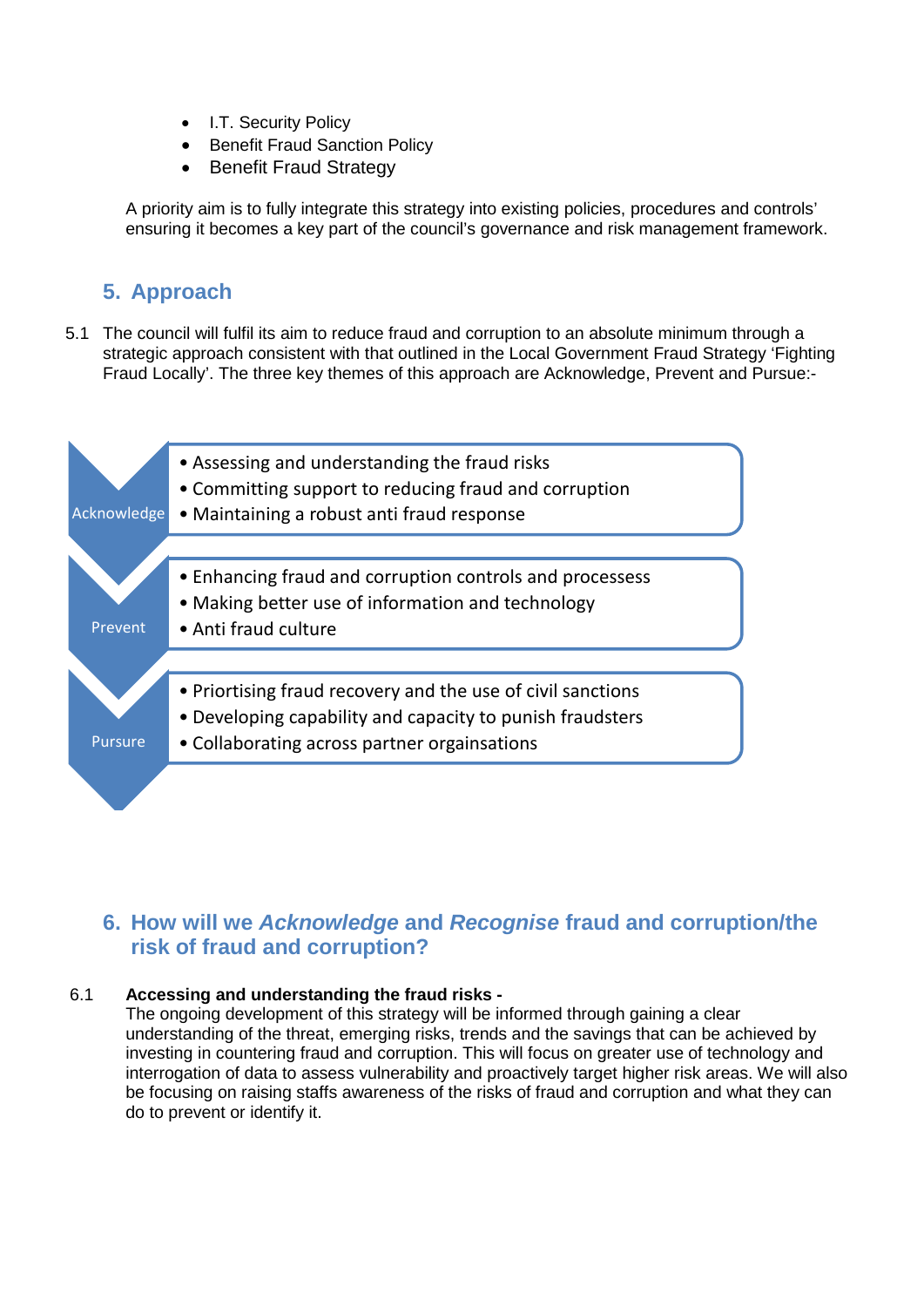#### 6.2 **Committing support to tackling fraud and corruption -**

Existing measures to prevent fraud and corruption will be strengthened through the establishment of a dedicated Fraud Investigation Team who will have the capability and capacity to:-

- Investigate allegations of fraud and corruption
- Prosecute and sanction offenders
- Identify fraud prevention controls

across the whole organisation and working with partners

#### 6.3 **Maintaining a robust anti fraud response -**

Whistle blowing remains the most common way that fraud and corruption is detected in large organisations. The council will raise awareness and continually promote its whistle blowing policy :-

[http://www.wiltshire.gov.uk/council/howthecouncilworks/plansstrategiespolicies/whistleblowingp](http://www.wiltshire.gov.uk/council/howthecouncilworks/plansstrategiespolicies/whistleblowingpolicy.htm) [olicy.htm](http://www.wiltshire.gov.uk/council/howthecouncilworks/plansstrategiespolicies/whistleblowingpolicy.htm) and other associated policies and procedures ensuring all reports of suspected fraud or corruption are treated seriously and acted upon. Thereby developing a robust and proportionate response to counter any threats

# **7. How will we prevent fraud and corruption?**

#### 7.1 **Enhancing fraud and corruption controls and processes -**

The best way to fight fraud and corruption is to prevent it happening in the first place. The council will continually work towards realigning counter fraud resources away from enforcement towards prevention; ultimately, aiming to deter all would be offenders

An effective internal control framework covering all the council's systems both financial and non financial is essential in the fight against fraud and corruption. The governance and risk management arrangements referred to in section 3 of this document form an integral part of this arrangement. The investigation team will support the existing framework by working alongside audit managers and policy makers to ensure new and existing systems are customer centric, efficient, secure and offer value for money

Preventative measures will be supported by the ongoing assessment of those areas most vulnerable to the risk of fraud and corruption, in conjunction with risk management arrangements and risk based audit reviews. The annual publication 'Protecting the Public Purse' provides details of the key fraud risks faced by local government. The council will undertake a review of the high risk areas identified in the publication. Examples of some of the areas that will be subject of review are contained in appendix B of this document. The reviews will support the development of effective, value for money counter fraud measures that also enhance the quality of our customer service

#### 7.2 **Making better use of technology**

A key feature in the drive towards preventing fraud and corruption at the outset will be the ongoing use and development of information sharing as well as better use of data to verify and validate transactions.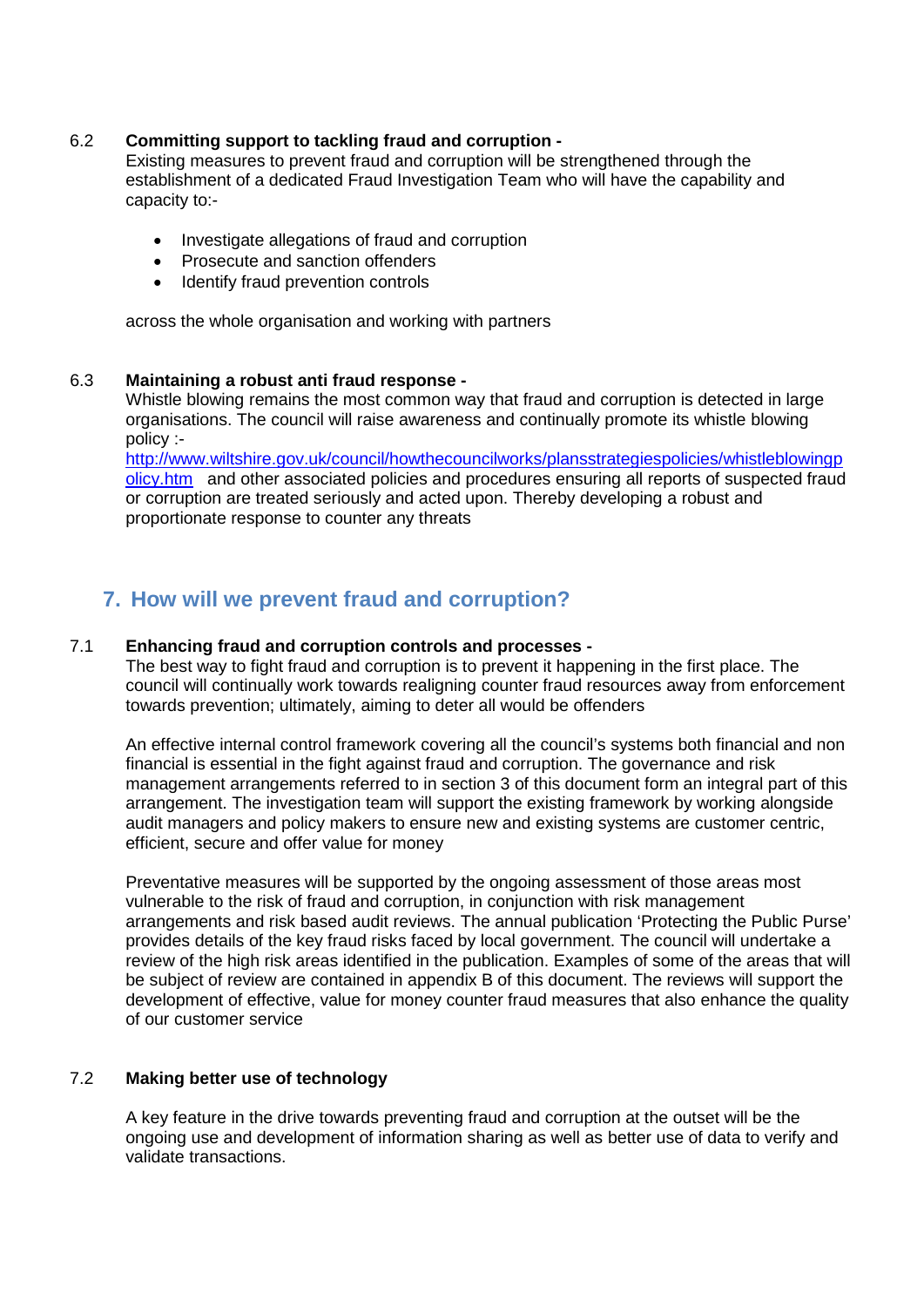The sheer diversity of the services the council and its partners provide and the multiplicity of systems used to manage them generates huge volumes of records and data. The council will reengineer its fraud detection processes by comparing data from a variety of its systems, as well as, partners systems to identify anomalies, improve information sharing across services and inform the risk management process.

#### 7.3 **Anti fraud culture**

The council is resolute that the culture and tone of the authority is one of honesty with zero tolerance towards fraud and corruption, this is already demonstrated through its behavioural framework and codes of conduct for employees and members. The right organisational culture will be continually reinforced by:-

- Raising awareness of this strategy to new and existing employees
- Publicising the results of all proactive work, sanctions and recovery of losses due to fraud and corruption increase and maintain the general public awareness of the facilities available to report concerns about fraud and corruption.

## **8. How will we pursue fraud and corruption?**

#### 8.1 **Prioritising fraud recovery and the use of civil sanctions**

Fraud must not pay, where fraud or corruption is discovered the full range of sanctions will be deployed, including civil, disciplinary and criminal action. Every effort will be made to recoup losses and confiscate assets gained as a result of criminal activity.

#### 8.2 **Developing capability to punish fraudsters**

Criminal prosecutions deter offenders and reinforce a culture of zero tolerance towards fraud. Successful prosecutions require cases to be professionally investigated ensuring all evidence is collected within the law. Investigative staff must be adequately trained with the appropriate skills and access to specialist resources to secure effective prosecutions

#### 8.3 **Collaborating across local authorities, other organisations and with law enforcement**

Organised fraud has no respect for boundaries and can cross a range of organisations and services. Effective cooperation and joint working between local authorities and with other agencies including the Police and NHS Primary Care Trust will be essential in the ongoing development of the council's strategic response.